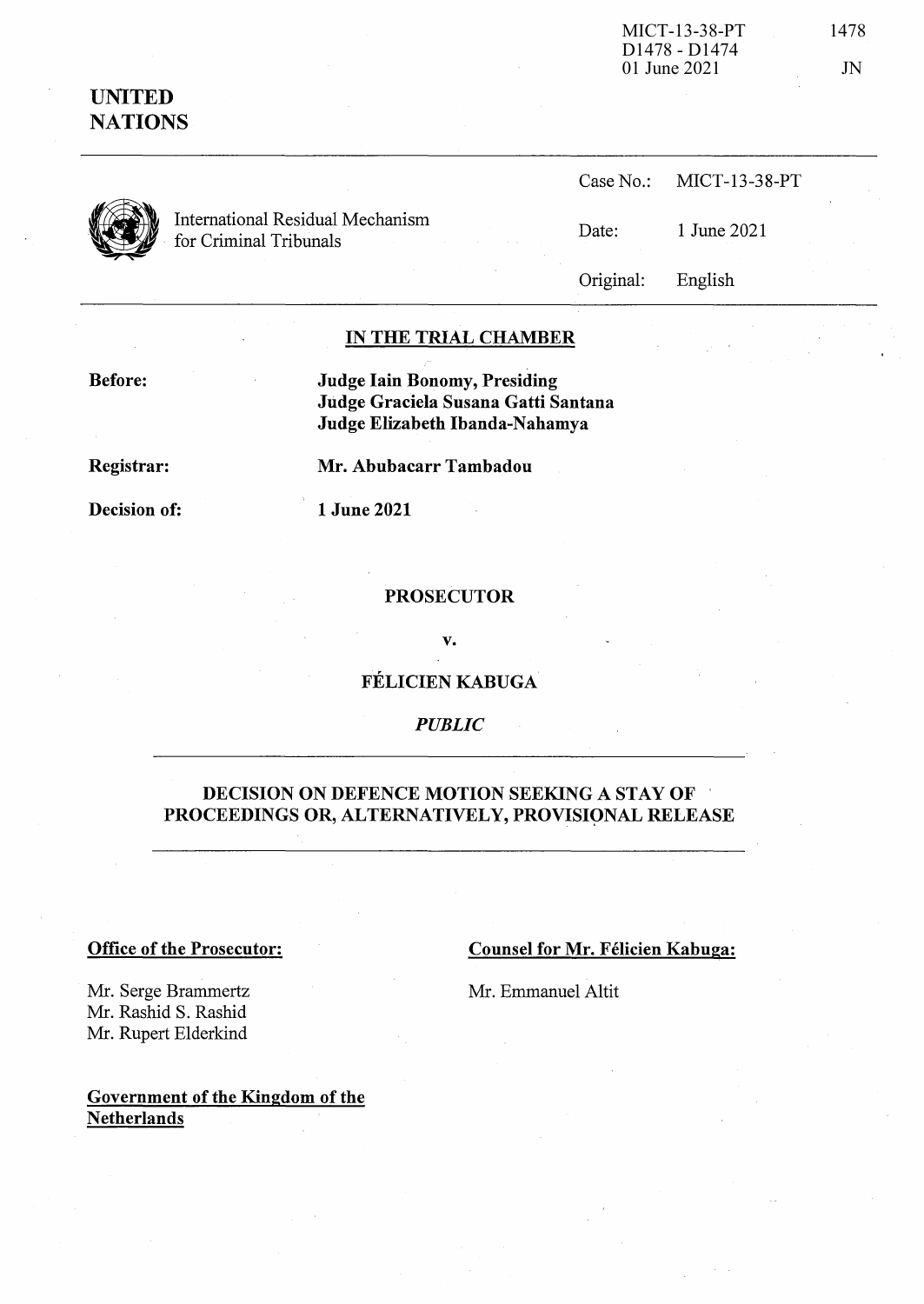**THE TRIAL CHAMBER** of the International Residual Mechanism for Criminal Tribunals ("Trial Chamber" and "Mechanism", respectively); $^1$ 

RECALLING that Mr. Félicien Kabuga is currently detained at the United Nations Detention Unit at the Hague Branch of the Mechanism ("UNDU"), awaiting a detailed medical assessment to determine whether and under what circumstances he may be safely transferred to the Arusha Branch of the Mechanism for trial;<sup>2</sup>

**RECALLING** that' the Trial Chamber has been receiving bimonthly medical reports from the UNDU Medical Officer since 9 December 2020 ("Medical Reports")<sup>3</sup> and that, on 15 April 2021, it instructed the Registrar, pursuant to Rule  $84(A)$  of the Rules of Procedure and Evidence ("Rules"), to appoint an independent medical expert ("Medical Expert") to examine the Accused and submit a detailed written report,<sup>4</sup> which is due by 21 June  $2021$ ;<sup>5</sup>

**BEING SEISED OF** a motion filed confidentially on 6 May 2021, in which Kabuga requests a stay of proceedings on the basis of his health and, in the alternative, his provisional release on humanitarian grounds to an appropriate facility in The Hague to be identified by the Registrar in cooperation with the Defence; $<sup>6</sup>$ </sup>

**NOTING** the Defence's submission that, based on the Medical Reports,<sup>7</sup> there is sufficient medical information available to conclude that Kabuga is not fit to stand trial and that compelling

1

 $^7$  Motion, paras. 14-19.

<sup>&</sup>lt;sup>1</sup> Order Assigning a Trial Chamber, 1 October 2020, p. 1.

<sup>&</sup>lt;sup>2</sup> See Decision on Félicien Kabuga's Motion to Amend the Arrest Warrant and Order for Transfer, 21 October 2020, paras. 2,14, 15, 18. "

*<sup>3</sup> See* Preliminary Order Regarding Medical Examination of Felicien Kabuga, 29 October 2020, pp. 1, 2; Transcript 11 November 2020 p. 4; Order Following Initial Appearance, 25 November 2020, p. 3. *See also, e.g.,* Registrar's Submission in Relation to the "Order Following Initial Appearance" of 25 November 2020, 28 April 2021 (public, with confidential Annex), Annex, Registry pagination ("RP.") 1300, 1299; Registrar's Submission in Relation to the "Order Following Initial Appearance" of 25 November 2020, 12 May 2021 (public, with confidential Annex), Annex, RP. 1366, 1365; Registrar's Submission in Relation to the "Order Following Initial Appearance" of 25 November 2020, 26 May 2021 (public with confidential Annex), Annex, RP. 1443, 1442.

<sup>&</sup>lt;sup>4</sup> Decision on Defence Motion Seeking an Order for Expert Medical Assessments Pursuant to Rule 84, 15 April 2021 (confidential) ("Decision of 15 April 2021"), paras. 16; 19.

 $\frac{3}{5}$  The Registrar appointed the Medical Expert on 21 May 2021 and his report is due within 30 days of his appointment. *See* Registrar's Notification of Appointment of Medical Expert, 21 May 2021 (confidential, with confidential Annex), para. 2. *See also* Registrar's Notification of Appointment of Medical Expert, 29 April 2021 (confidential, with confidential Annex), para. 2; Registrar's Submission Regarding the Appointment of an Independent Medical Expert, 7 May 2021 (confidential), paras. 2-4.

<sup>&</sup>lt;sup>6</sup> Motion Seeking a Stay of Proceedings Against Félicien Kabuga and, in the Alternative, His Provisional Release, 12 May 2021 (original French version filed on 6 May 2021; confidential, with public redacted version filed on the same day) ("Motion"), RP. 2/1342 BIS, 1/1342 BIS.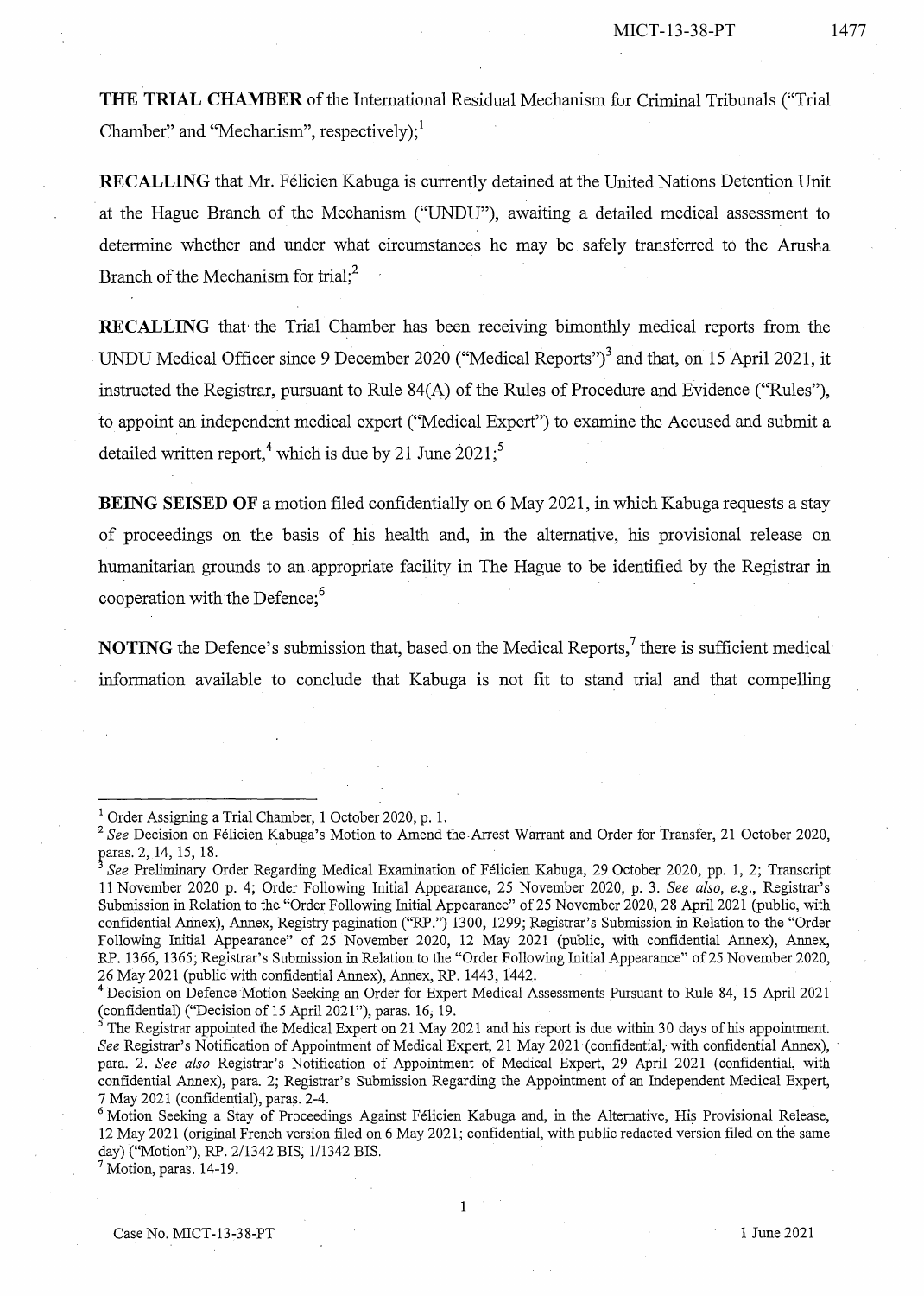humanitarian reasons demand an immediate stay of the proceedings against him to preserve his rights and dignity;<sup>8</sup>

**NOTING** that, in the alternative, the Defence argues that the conditions required for provisional release under Rule 68(B) of the Rules have been established since: (i) there are compelling humanitarian grounds; (ii) Kabuga will not pose any danger to Prosecution investigations or witnesses; and (iii) in light of his condition, there is no flight risk;<sup>9</sup>

**NOTING** the Prosecution's response filed confidentially on 18 May 2021, wherein it submits that the Motion should be denied on the basis that: (i) the request for a stay of proceedings, whether temporary or permanent, is premature;  $\frac{10}{10}$  and (ii) the requirements for provisional release are not  $met:$ <sup>11</sup>

**CONSIDERING** that a stay of proceedings must be determined on a case-by-case basis taking into account, *inter alia*, the Accused's fitness to stand trial and the stage of the proceedings;  $12$ 

**CONSIDERING** that the Defence's interpretations of the Medical Reports to suggest that Kabuga is not and will never be fit for trial are not substantiated,  $^{13}$  and that, in any event, the Trial Chamber is awaiting the independent Medical Expert assessment on Kabuga's health that was sought by the Defence to assist in determining whether the Accused is fit to stand trial;  $14$ 

**CONSIDERING** that staying the pre-trial phase of the proceedings may in fact interfere with Kabuga's fundamental right to be tried without undue delay should it be determined that he is presently or may in the future be determined to be fit to stand trial;

<sup>13</sup> *See* Motion, paras. 19,20,25,26, 35, 36.

<sup>8</sup> Motion, paras. 21-26.

<sup>&</sup>lt;sup>9</sup> Motion, paras. 27-38.

<sup>&</sup>lt;sup>10</sup> Prosecution Response to Defence Motion Seeking a Stay of Proceedings, in the Alternative Provisional Release, 18 May 2021 (confidential, with public redacted version filed on the same day) ("Response"), paras. 1-6, 11.

<sup>&</sup>lt;sup>11</sup> Response, paras. 1, 7-11. The Prosecution contends that: (i) Kabuga was a fugitive for over 20 years and, therefore, there is a flight risk; (ii) compelling humanitarian grounds are not supported by the Medical Reports; and (iii) the Defence failed to demonstrate that provisional release could take place in the Netherlands. *See* Response, paras. 8-10.

<sup>12</sup> *See Prosecutor* v. *Goran Hadzic,* Case No. IT-04-75-T, Consolidated Decision on the Continuation of Proceedings, 26 October 2015 *("Hadiic* Decision of 26 October 2015"), para. 56 (identifying factors relevant to determining whether, *inter alia,* a stay of proceedings is appropriate to include "an accused's fitness to stand trial, the stage of proceedings, the availability of accommodations for health concerns which facilitate the continuation of proceedings, and the public interest in a determination of an accused's responsibility along with the gravity of the charges against an accused").

<sup>&</sup>lt;sup>14</sup> See Decision of 15 April 2021, paras. 15 (wherein the Trial Chamber considered that it "would benefit from additional medical expertise and information at this moment in order to guide its decisions on procedurally significant matters concerning the case's scheduling, including, specifically, Kabuga's fitness for transfer to and detention in Arusha and to stand trial"), 16. *See also* Defence Motion Seeking an Order for an Expert Medical Assessment Pursuant to Rule 84 of the Rules of Procedure and Evidence, 2 February 2021 (original French version filed on 22 January 2021; confidential, with public redacted version filed on the same day), paras. 47-51.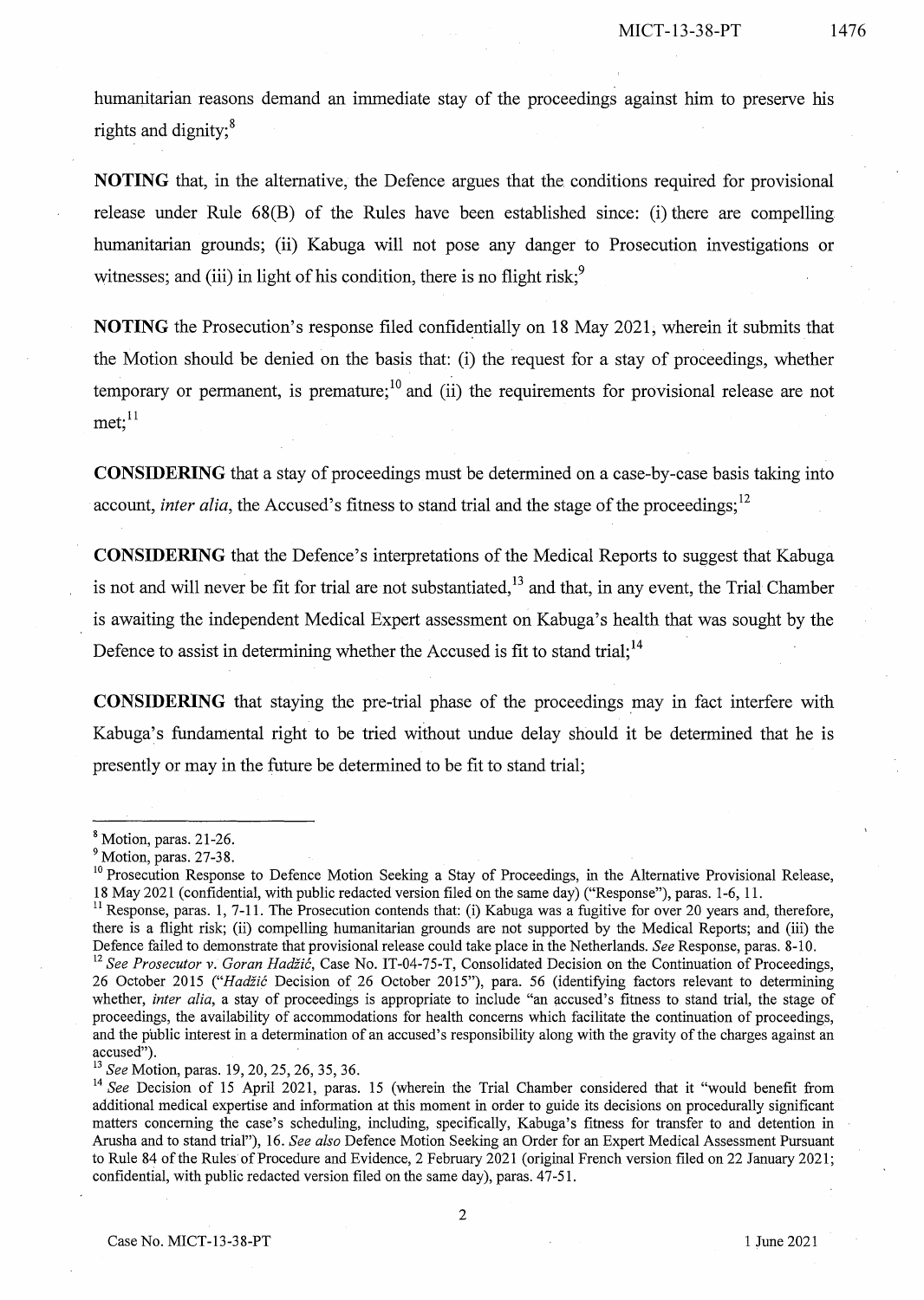**FINDING**, therefore, that the Defence has not demonstrated that a request for a stay of proceedings is presently justified;  $15$ 

**CONSIDERING** that, under Rule 68(B) of the Rules, the Trial Chamber may grant provisional release only: (i) after having given both the host country and the State to which the accused seeks to be released the opportunity to be heard; and (ii) if it is satisfied that, if released, the accused will appear for trial and will not pose a danger to any victim, witness, or other person:<sup>16</sup>

**NOTING** that Article 38(1) of the Host State Agreement with the Netherlands<sup>17</sup> requires the host State to facilitate the transfer of persons granted provisional release into a State *other than the host State* and that Article 39(3) provides that a person released from the custody of the Mechanism pursuant to Article 39(1) *shall not remain* on the territory of the host State *except with the latter's consent;18*

**CONSIDERING** the submission filed by the Government of the Netherlands on 27 May 2021 that it is under no obligation to facilitate Kabuga's provisional release within its territory.<sup>19</sup> and that Kabuga fails to demonstrate that he is otherwise entitled to reside in the Netherlands during any period of provisional release; $^{20}$ 

**CONSIDERING FURTHER** that, despite his age and current condition, Kabuga remained a fugitive for over two decades after the confirmation of his initial indictment on 26 November 1997;<sup>21</sup>

**CONSIDERING,** therefore, that the Trial Chamber is not satisfied by Kabuga's guarantees that, when necessary, he will appear for trial and surrender when required; $^{22}$ 

3

<sup>&</sup>lt;sup>15</sup> *Cf*. Order Concluding the Written Exchanges Procedure for the Status Conference, 6 April 2021 (public, with public and confidential annexes), Annex B, para. 12. To the extent the Motion seeks a termination of the proceedings, it presents no legal basis to do so. *See Hadiic* Decision of26 October 2015, para. 66; *Prosecutor,* v. *Goran* Hadiic, Case No. IT-04-75-T, Decision on Remand on the Continuation of Proceedings, 24 March 2016 (confidential), para. 30.

*<sup>16</sup> See also Prosecutor* v. *Maximilien Turinabo et al.,* Case Nos. MICT-18-116-AR68.2 & MICT-18-116-AR68.3, Decision on Prosecution Appeals Against the Decisions Granting Turinabo and Ndagijimana Provisional Release, 5 August 2019 (confidential; declassified on 26 August 2019), para. 7. Rule 68(B) of the Rules also provides that the existence of sufficiently compelling humanitarian grounds may be considered in granting such release.

<sup>&</sup>lt;sup>17</sup> Agreement Between the United Nations and the Kingdom of the Netherlands Concerning the Headquarters of the International Residual Mechanism for Criminal Tribunals, 23 February 2015 ("Host State Agreement'}

<sup>&</sup>lt;sup>18</sup> Emphasis added.

<sup>&</sup>lt;sup>19</sup> Note Verbale from the Ministry of Foreign Affairs, Protocol and Host Country Affairs Department, DPG Min-BuZa.2021.8542-33, 27 May 2021 (confidential), RP. 1449, *referring to* Article 38 of the Host State Agreement. *See . also* Order for Submissions, 14 May 2021 (confidential), p. 2.

*<sup>20</sup> See* Motion, paras. 27-38. *See also* Response, para. 10.

<sup>21</sup> *See Prosecutor* v. *Felicien Kabuga,* Case No. MICT-13-38-I, Decision on Prosecutor's Request to Amend the Arrest Warrant and Order for Transfer, 27 May 2020, para. 2.

<sup>22</sup> *See* Motion, para. 37.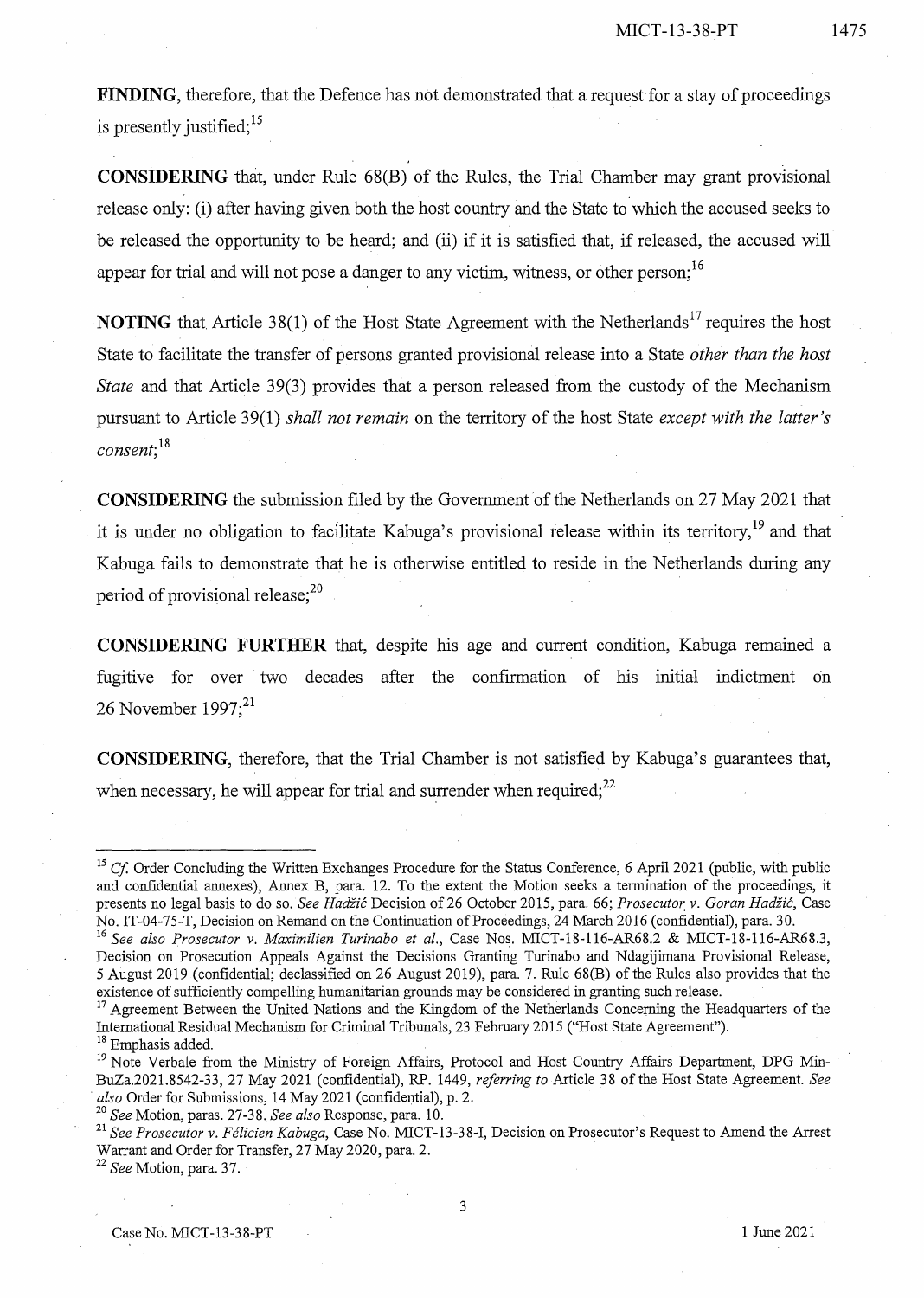FINDING, in light of the above, that the Motion does not demonstrate that the requirements set out in Rule  $68(B)$  of the Rules are satisfied;

## **FOR THE FOREGOING REASONS,**

**HEREBY DENIES** the Motion.

Done in English and French, the English version being authoritative.

Done this 1st day of June 2021, At The Hague, The Netherlands

 $\theta$ 

Judge Iain Bonomy Presiding Judge

**[Seal** of the **Mechanism]**